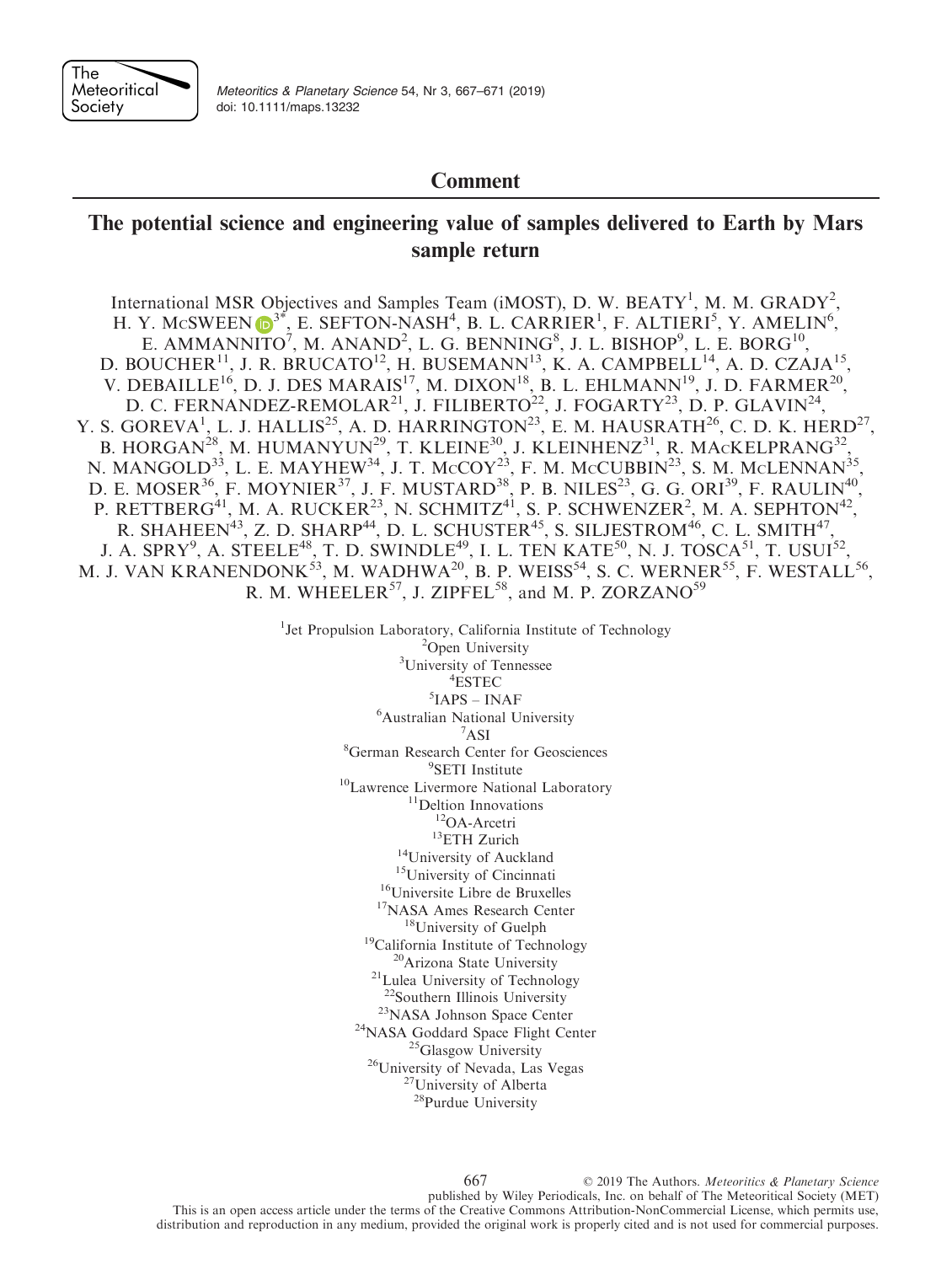$^{29}$ Florida State University<br> $^{30}$ University of Muenster <sup>31</sup>NASA Glenn Research Center 32California State-Northridge  $33$ University of Nantes-LPG<br> $34$ University of Colorado  $35$ Stony Brook University<br> $36$ Western University <sup>36</sup>Western University<br><sup>37</sup>Paris Institute of Earth Physics<br><sup>38</sup>Brown University<br><sup>39</sup>Universita d'Annunzio<br><sup>40</sup>University of Paris (UPEC)<br><sup>41</sup>German Aerospace Center (DLR)<br><sup>42</sup>Imperial College<br><sup>44</sup>University of California <sup>49</sup>University of Arizona<br><sup>50</sup>Utrecht University<br><sup>51</sup>Oxford University  $53$ UNSW Sydney<br> $53$ UNSW Sydney<br> $54$ Massachusetts Institute of Technology  $55$ University of Oslo  $^{56}$ CNRS-Orleans  $^{57}$ NASA Kennedy Space Center  $^{58}$ Senckenberg Research Institute, Frankfurt  $^{59}$ Centro de Astrobiologia Corresponding author. E-mail:  $m$ csween@utk.edu

(Received 02 October 2018; revision accepted 23 November 2018)

Abstract–Executive summary provided in lieu of abstract.

#### CONTEXT FOR THE IMOST REPORT

Return of samples from the surface of Mars has been a goal of the international Mars science community for many years. Strategies for the collection of such samples have ranged from "grab and go" acquisition from the surface, to dust collection in the atmosphere, to scientific selection by geologically capable rovers. As comprehension of the complexity and potential habitability of Mars has increased, so has the realization that a randomly collected sample, while potentially interesting, would not be sufficient to answer the really big questions that for years have motivated Mars surface sample return. The deployment of NASA's Mars 2020 (M-2020) samplecollecting rover has brought the issues associated with the completion of Mars sample return (MSR) into sharp focus. M-2020 will collect and cache geological samples for possible eventual return to Earth. The transportation

to Earth would require a sample-retrieval mission, which could also collect atmospheric samples, and an Earthreturn mission. Involvement of the international community in these missions would be very beneficial in terms of sharing cost, risk, and benefit.

In 2017, the space exploration programs associated with the International Mars Exploration Working Group (IMEWG) began discussion of a formal program of cooperation and collaboration among space-faring nations related to MSR. As input to this, the international MSR Objectives and Samples Team (iMOST) was chartered by IMEWG to address key science planning questions.

The purpose of the study was to update the scientific and engineering value of MSR, given the nowknown realities of the M-2020 sampling system; the incremental discoveries from Mars that have been made since the last significant MSR study; and evolving priorities in astrobiology, geology, and geochemistry.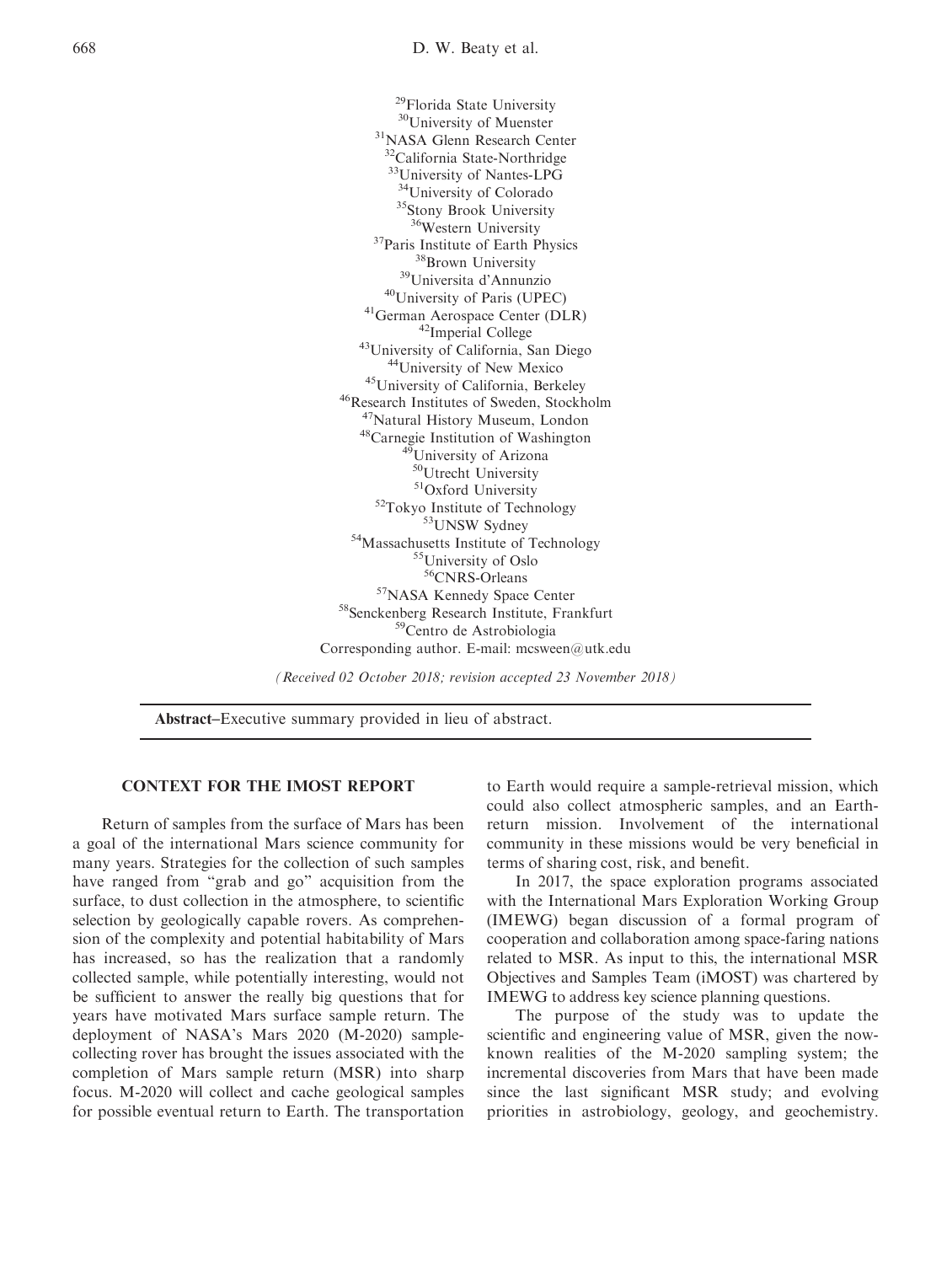The iMOST team has re-evaluated and updated the sample-related science and engineering *objectives* of a MSR campaign. The iMOST team has also undertaken to define the measurements and the types of samples that can best address the objectives.

The extraterrestrial samples community is among the natural audiences for the iMOST report by virtue of the fact that they will analyze the returned samples. The intent of the report is also to convey information in support of the following:

- Planning processes for the potential MSR retrieval and transportation missions: We have updated our understanding of the scientific and engineering value of the M-2020 samples if they were returned to Earth, to assess whether or not their value justifies the cost.
- Sample acquisition: Some of the scientific objectives of MSR require certain types of samples, or sample suites. The report conveys the relationships between samples and objectives to the M-2020 science team, for use as they plan surface operations and select the samples to be collected.
- Sample return: The M-2020 rover has more sample tubes than are intended to be returned. In that case, some future team associated with the retrieval missions will make decisions about which samples to return. This report may help provide the technical basis for those decisions.
- Sample curation and analysis: The report is aimed at supporting planning for the curation needed to preserve the samples and instrumental facilities required to make the measurements associated with achieving the objectives of MSR.

The report is presented in full as an electronic-only publication of Meteoritics & Planetary Science, available at<https://doi.org/10.1111/maps.13242>. What follows is an outline of the report and its findings.

## SUMMARY OF OBJECTIVES AND SUB-OBJECTIVES FOR MSR IDENTIFIED BY IMOST

Seven objectives have been defined for MSR, traceable through two decades of previously published international priorities. The first two objectives are further divided into subobjectives. Within the main part of the iMOST report, the importance to science and/or engineering of each objective is described, critical measurements that would address the objectives are specified, and the kinds of samples that would be most likely to carry key information are identified. These seven objectives provide a framework for demonstrating how the first set of returned Martian samples would impact future Martian science and exploration. They also have implications for how

analogous investigations might be conducted for samples returned by future missions from other solar system bodies, especially those that may harbor biologically relevant or sensitive material, such as Ocean Worlds (Europa, Enceladus, Titan) and others.

**Objective 1:** Interpret the primary geologic processes and history that formed the Martian geologic record, with an emphasis on the role of water.

Intent: To investigate the geologic environment(s) represented at the Mars 2020 landing site, provide definitive geologic context for collected samples, and detail any characteristics that might relate to past biologic processes.

This objective is divided into five subobjectives that would apply at different landing sites.

1.1. Characterize the essential stratigraphic, sedimentologic, and facies variations of a sequence of Martian sedimentary rocks.

> Intent: To understand the preserved Martian sedimentary record.

> Samples: A suite of sedimentary rocks that span the range of variation.

> Importance: Basic inputs into the history of water, climate change, and the possibility of life.

1.2. Understand an ancient Martian hydrothermal system through study of its mineralization products and morphological expression.

> Intent: To evaluate at least one potentially life-bearing "habitable" environment.

> Samples: A suite of rocks formed and/or altered by hydrothermal fluids.

> Importance: Identification of a potentially habitable geochemical environment with high preservation potential.

1.3. Understand the rocks and minerals representative of a deep subsurface groundwater environment.

> Intent: To evaluate definitively the role of water in the subsurface.

Samples: Suites of rocks/veins representing water/rock interaction in the subsurface.

Importance: May constitute the longest lived habitable environments and a key to the hydrologic cycle.

1.4. Understand water/rock/atmosphere interactions at the Martian surface and how they have changed with time.

> Intent: To constrain time-variable factors necessary to preserve records of microbial life. Samples: Regolith, paleosols, and evaporites.

> Importance: Subaerial near-surface processes could support and preserve microbial life.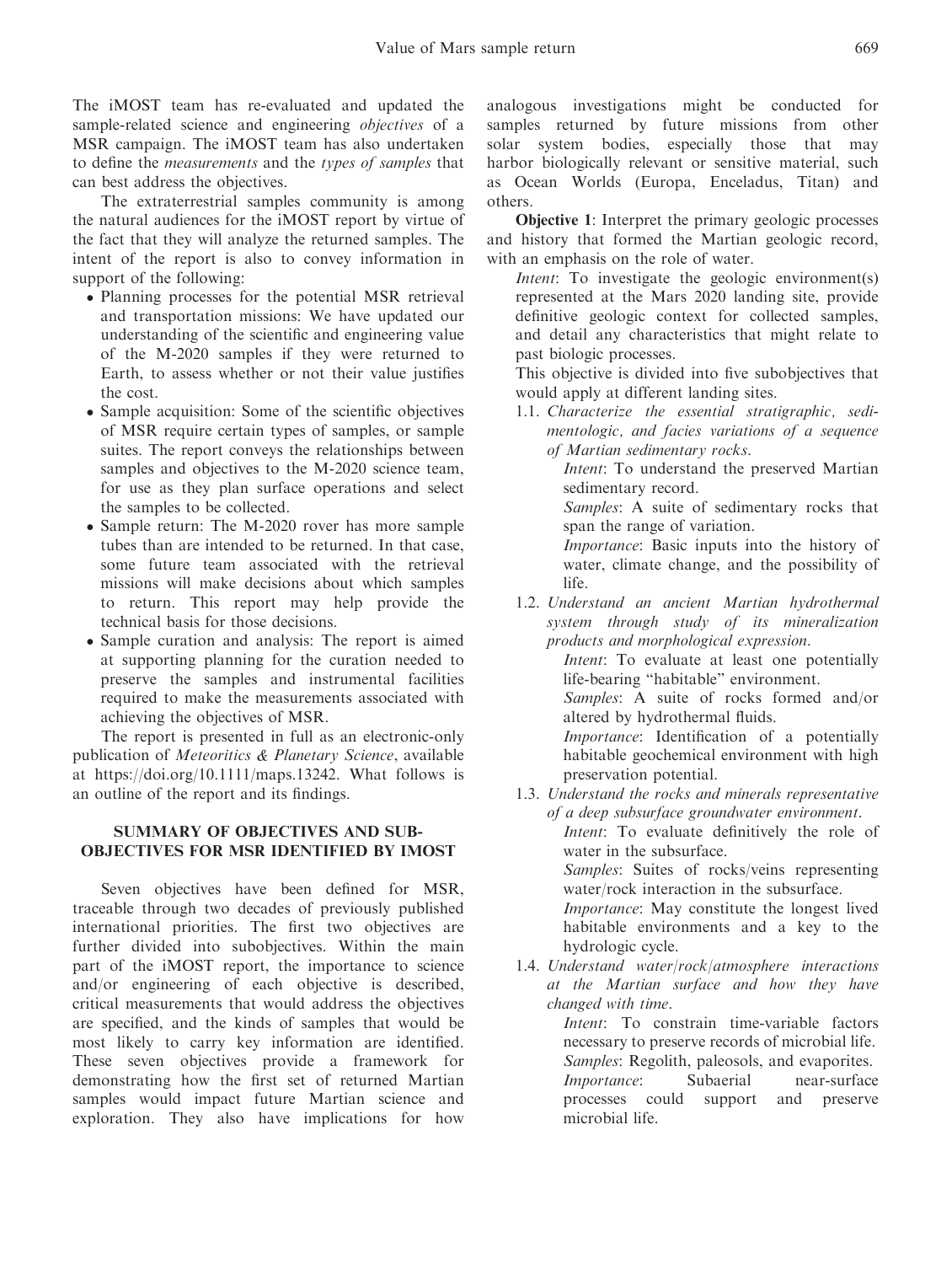1.5. Determine the petrogenesis of Martian igneous rocks in time and space.

> Intent: To provide definitive characterization of igneous rocks on Mars.

> Samples: Diverse suites of ancient igneous rocks.

> Importance: Thermochemical record of the planet and nature of the interior.

Objective 2: Assess and interpret the potential biological history of Mars, including assaying returned samples for the evidence of life.

Intent: To investigate the nature and extent of Martian habitability, the conditions and processes that supported or challenged life, how different environments might have influenced the preservation of biosignatures and created nonbiological "mimics," and to look for biosignatures of past or present life.

This objective has three subobjectives:

2.1. Assess and characterize carbon, including possible organic and prebiotic chemistry.

Samples: All samples collected as part of Objective 1.

Importance: Any biologic molecular scaffolding on Mars would likely be carbonbased.

2.2. Assay for the presence of biosignatures of past life at sites that hosted habitable environments and could have preserved any biosignatures.

> Samples: All samples collected as part of Objective 1.

Importance: Provides the means of discovering ancient life.

2.3. Assess the possibility that any life forms detected are alive, or were recently alive.

> Samples: All samples collected as part of Objective 1.

> Importance: Planetary protection, and arguably the most important scientific discovery possible.

Objective 3: Quantitatively determine the evolutionary timeline of Mars.

Intent: To provide a radioisotope-based time scale for major events, including magmatic, tectonic, fluvial, and impact events, and the formation of major sedimentary deposits and geomorphological features. Samples: Ancient igneous rocks that bound critical stratigraphic intervals or correlate with crater-dated surfaces.

Importance: Quantification of Martian geologic history.

Objective 4: Constrain the inventory of Martian volatiles as a function of geologic time and determine the ways in which these volatiles have interacted with Mars as a geologic system.

Intent: To recognize and quantify the major roles that volatiles (in the atmosphere and in the hydrosphere) play in Martian geologic and possibly biologic evolution.

Samples: Current atmospheric gas, ancient atmospheric gas trapped in older rocks, and minerals that equilibrated with the ancient atmosphere.

Importance: Key to understanding climate and environmental evolution.

**Objective 5:** Reconstruct the processes that have affected the origin and modification of the interior, including the crust, mantle, core, and the evolution of the Martian dynamo.

Intent: To quantify processes that have shaped the planet's crust and underlying structure, including planetary differentiation, core segregation and state of the magnetic dynamo, and cratering.

Samples: Igneous, potentially magnetized rocks (both igneous and sedimentary) and impactgenerated samples.

Importance: Elucidate fundamental processes for comparative planetology.

Objective 6: Understand and quantify the potential Martian environmental hazards to future human exploration and the terrestrial biosphere.

Intent: To define and mitigate an array of health risks related to the Martian environment associated with the potential future human exploration of Mars.

Samples: Fine-grained dust and regolith samples.

Importance: Key input to planetary protection planning and astronaut health.

Objective 7: Evaluate the type and distribution of in situ resources to support potential future Mars exploration.

Intent: To quantify the potential for obtaining Martian resources, including use of Martian materials as a source of water for human consumption, fuel production, building fabrication, and agriculture.

Samples: Regolith.

Importance: Production of simulants that will facilitate long-term human presence on Mars.

## SUMMARY OF IMOST FINDINGS

Several specific findings were identified during the iMOST study. While they are not explicit recommendations, we suggest that they should serve as guidelines for future decision making regarding planning of potential future MSR missions.

1. The samples to be collected by the Mars 2020 (M-2020) rover will be of sufficient size and quality to address and solve a wide variety of scientific questions.